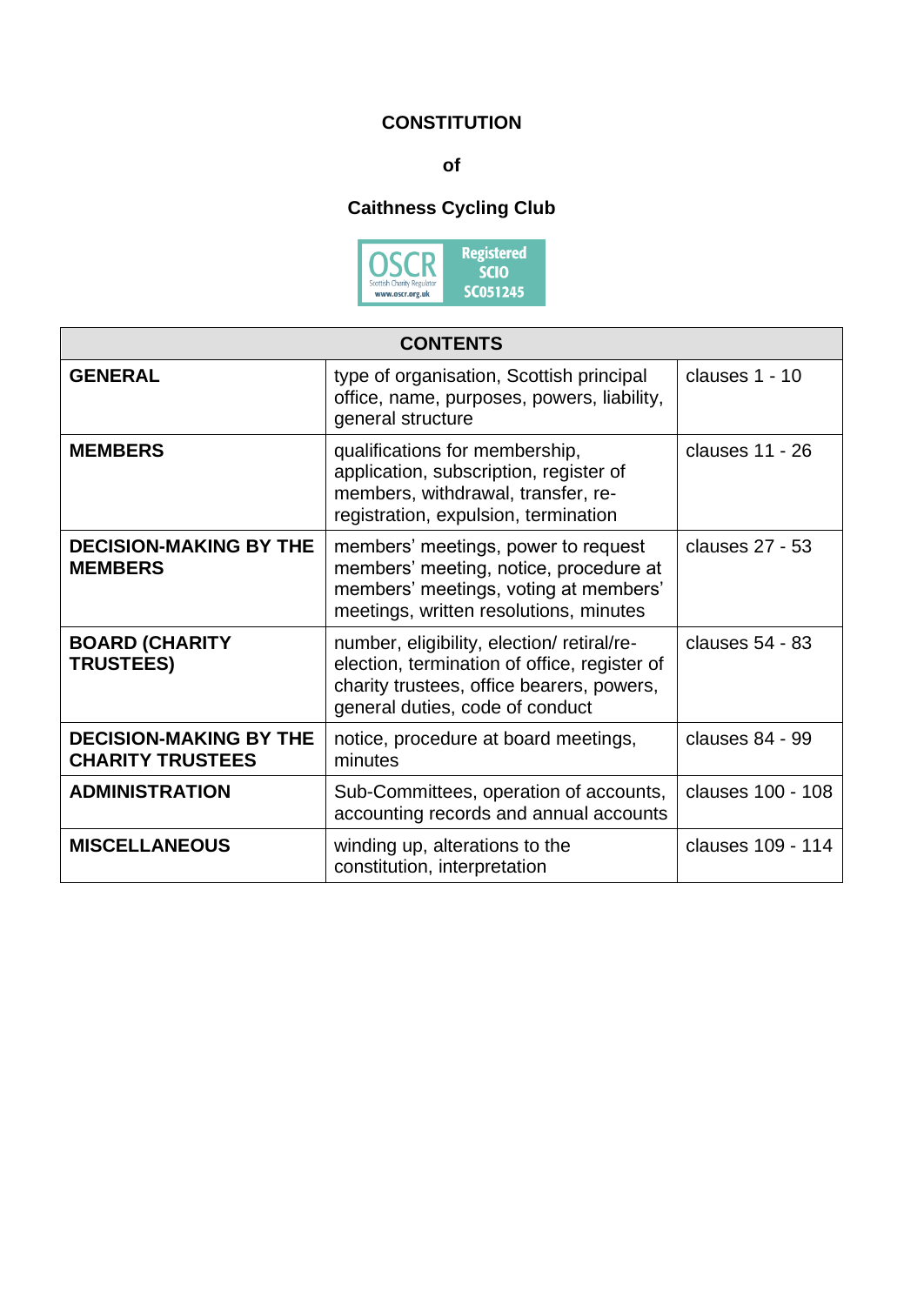## **GENERAL**

## **Type of organisation**

1 The organisation will, upon registration, be a Scottish Charitable Incorporated Organisation (SCIO).

## **Scottish principal office**

2 The principal office of the organisation will be in Scotland (and must remain in Scotland).

## **Name**

3 The name of the organisation is *Caithness Cycling Club*.

## **Purposes**

- 4 The organisation's purposes are the advancement of public participation in and to encourage and foster all forms of cycling, including the promoting and organising of all forms of cycle racing. To this end the club will affiliate to British Cycling, Scottish Cycling, Scottish Cycling (North), Cycling Time Trials and Cycling UK.
	- 4.1 To provide regular, high-quality coaching/training sessions to young people, to develop the next generation of cyclists
	- 4.2 To support the development of skilled and committed volunteers Coaches and Mountain Bike Leaders as required by the club membership
	- 4.3 To promote the club within the local community
	- 4.4 To ensure a duty of care to all members of the club
	- 4.5 To provide all its services in a way that is fair to everyone
	- 4.6 To advocate for investment in cycling facilities locally

## **Powers**

- 5 The organisation has power to do anything which is calculated to further its purposes or is conducive or incidental to doing so.
- 6 No part of the income or property of the organisation may be paid or transferred (directly or indirectly) to the members - either in the course of the organisation's existence or on dissolution - except where this is done in direct furtherance of the organisation's charitable purposes.

## **Liability of members**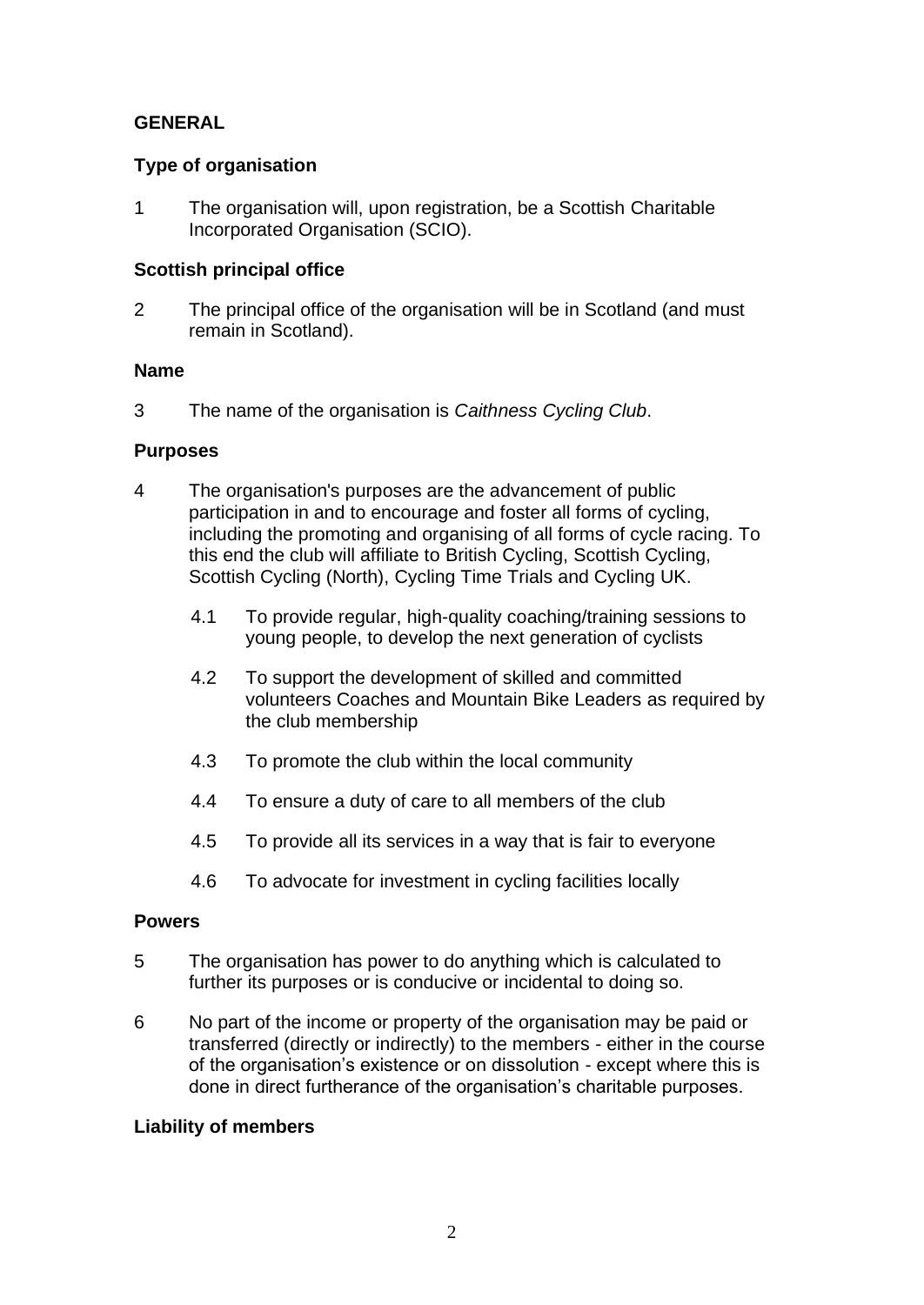- 7 The members of the organisation have no liability to pay any sums to help to meet the debts (or other liabilities) of the organisation if it is wound up; accordingly, if the organisation is unable to meet its debts, the members will not be held responsible.
- 8 The members and charity trustees have certain legal duties under the Charities and Trustee Investment (Scotland) Act 2005; and clause 7 does not exclude (or limit) any personal liabilities they might incur if they are in breach of those duties or in breach of other legal obligations or duties that apply to them personally.

#### **General structure**

- 9 The structure of the organisation consists of:
	- 9.1 the MEMBERS who have the right to attend members' meetings (including any annual general meeting) and have important powers under the constitution; in particular, the members appoint people to serve on the Committee and take decisions on changes to the constitution itself.
	- 9.2 the COMMITTEE who hold regular meetings, and generally control the activities of the organisation; for example, the Committee is responsible for monitoring and controlling the financial position of the organisation.
- 10 The people serving on the Committee are referred to in this constitution as CHARITY TRUSTEES.

## **MEMBERS**

## **Qualifications for membership**

- 11 Membership is open to any individual who:
- 11.1 Is interested in cycling and adheres to the rules of the club
- 11.2 Delivers activity in the club as a volunteer
- 11.3 Assists in the delivery of club activities
- 11.4 Has an elected position on the club Committee
- 11.5 Has an interest in supporting the organisation to achieve it's purpose
- 12 Employees of the organisation are not eligible for membership.

## **Application for membership**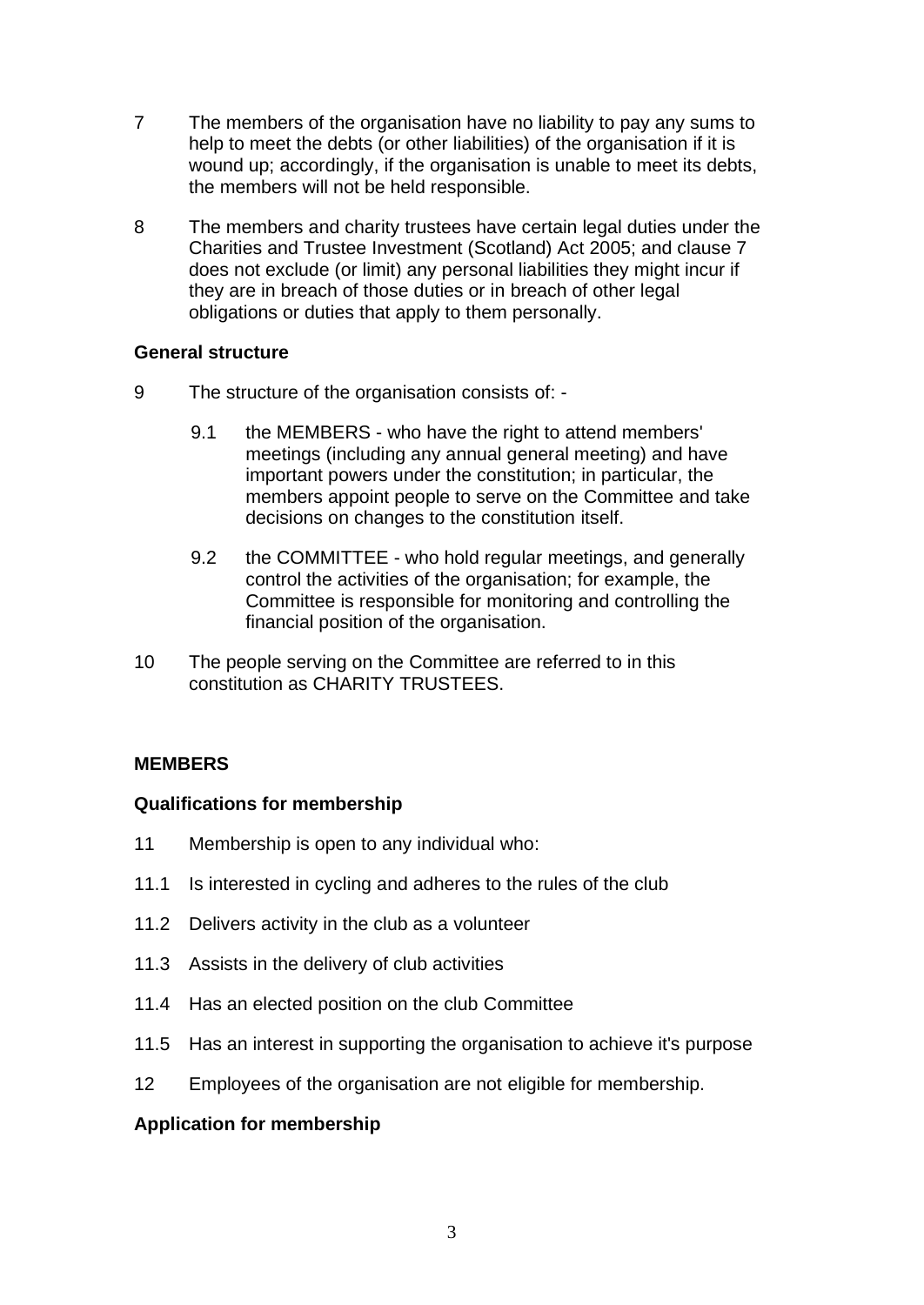- 13 The following details the application process for each category of membership:
- 13.1 Any person who wishes to become a member must sign a written application for membership; the application will then be considered by the Committee/ Membership Secretary at its next Committee meeting. Upon successful admittance into the club, the applicant is required to make payment for membership fees. Failure to complete this within 4 weeks will see their membership offer rescinded
- 14 The Committee may, at its discretion, refuse to admit any person to membership on reasonable grounds.
- 15 The Committee/Membership Secretary must notify each applicant promptly (in writing or by e-mail) of its decision on whether or not to admit them to membership.

## **Membership subscription**

- 16 The annual membership fee will be as decided at the Annual General Meeting. This will be payable at the time of joining and thereafter on 1st January, or immediately after the AGM if this is later than 1st of January, Those joining on or after 1st October will be exempt from paying subscriptions until the following January.
- 16.1 If the membership subscription payable by any member remains outstanding more than 4 weeks after the date on which it fell due - and providing he/she has been given at least one email reminder - the Committee may, by resolution to that effect, expel him/her from membership.
- 16.2 A person who ceases (for whatever reason) to be a member shall not be entitled to any refund of the membership subscription unless in exceptional circumstances.

## **Register of members**

- 17 The Committee must keep a register of members, setting out
	- 17.1 for each current member:
		- 17.1.1 their full name and address; and
		- 17.1.2 the date on which they were registered as a member of the organisation.
- 18 The Committee must ensure that the register of members is updated within 28 days of any change:
	- 18.1 which arises from a resolution of the Committee, or a resolution passed by the members of the organisation; or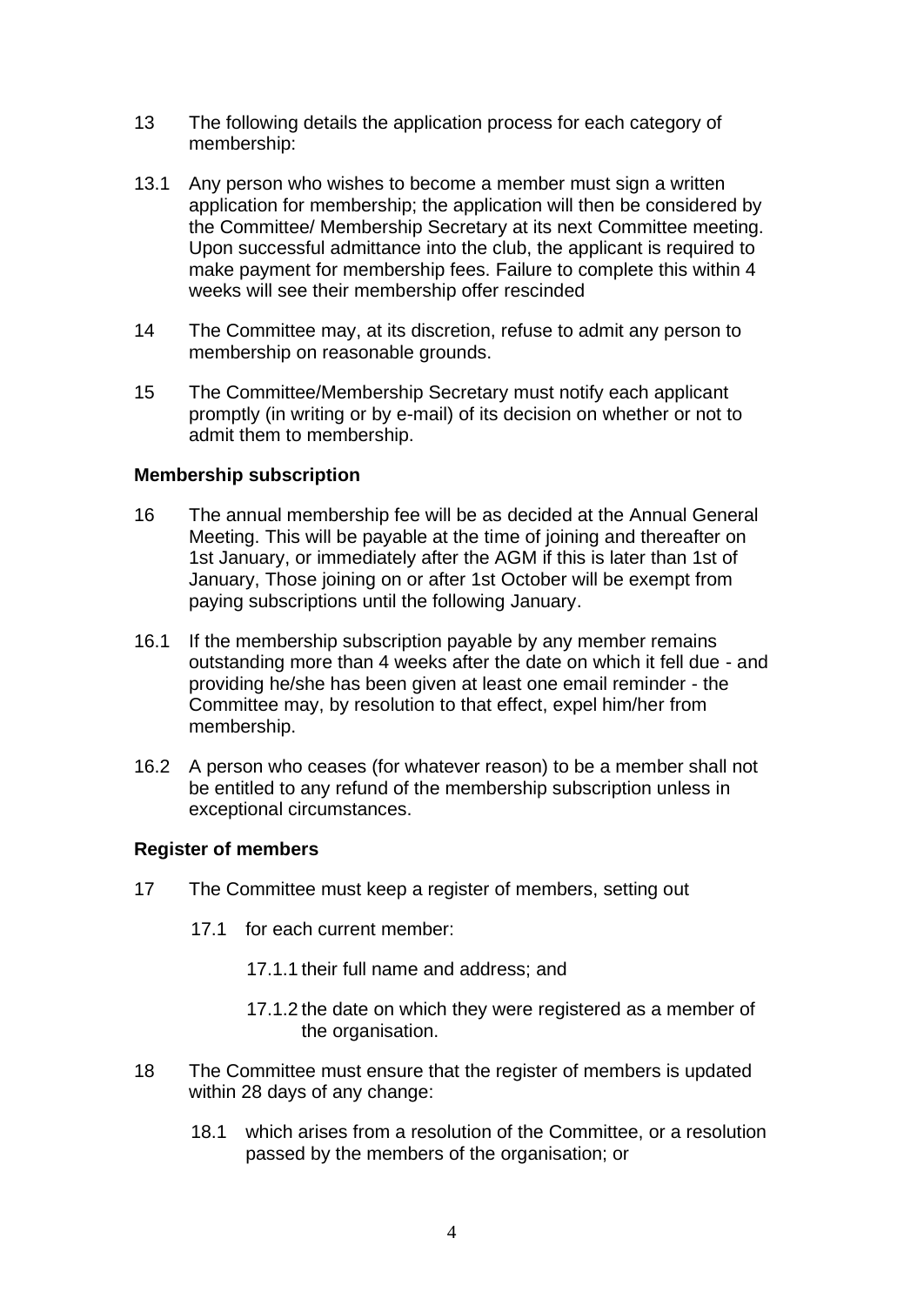- 18.2 which is notified to the organisation.
- 19 Membership data will be treated and held in line with General Data Protection Regulation (GDPR)guidelines. If a member or charity trustee requests a copy of the register of members, they must submit a request to the Committee in writing which will be considered and responded to within 28 days. To comply with data protection, depending on the reason for request, the Committee may decide to withhold data on individuals.

#### **Withdrawal from membership**

20 Any person who wants to withdraw from membership must give a written notice of withdrawal to the organisation, signed by them; they will cease to be a member as from the time when the notice is received by the organisation. Notice can also be given by email to the Membership Secretary.

#### **Transfer of membership**

21 Membership of the organisation may not be transferred by a member.

#### **Re-registration of members**

- 22 The Committee may, at any time, issue notices to the members requiring them to confirm that they wish to remain as members of the organisation and allowing them a period of 28 days (running from the date of issue of the notice) to provide that confirmation to the Committee.
- 23 If a member fails to provide confirmation to the Committee (in writing or by e-mail) that they wish to remain as a member of the organisation before the expiry of the 28-day period referred to in clause 22, the Committee may expel them from membership.
- 24 A notice under clause 22 will not be valid unless it refers specifically to the consequences (under clause 23) of failing to provide confirmation within the 28-day period.

#### **Expulsion from membership**

- 25 Any person may be expelled from membership by way of a resolution passed by not less than two thirds of those present and voting at a members' meeting, providing the following procedures have been observed:-
	- 25.1 at least 21 days' notice of the intention to propose the resolution must be given to the member concerned, specifying the grounds for the proposed expulsion.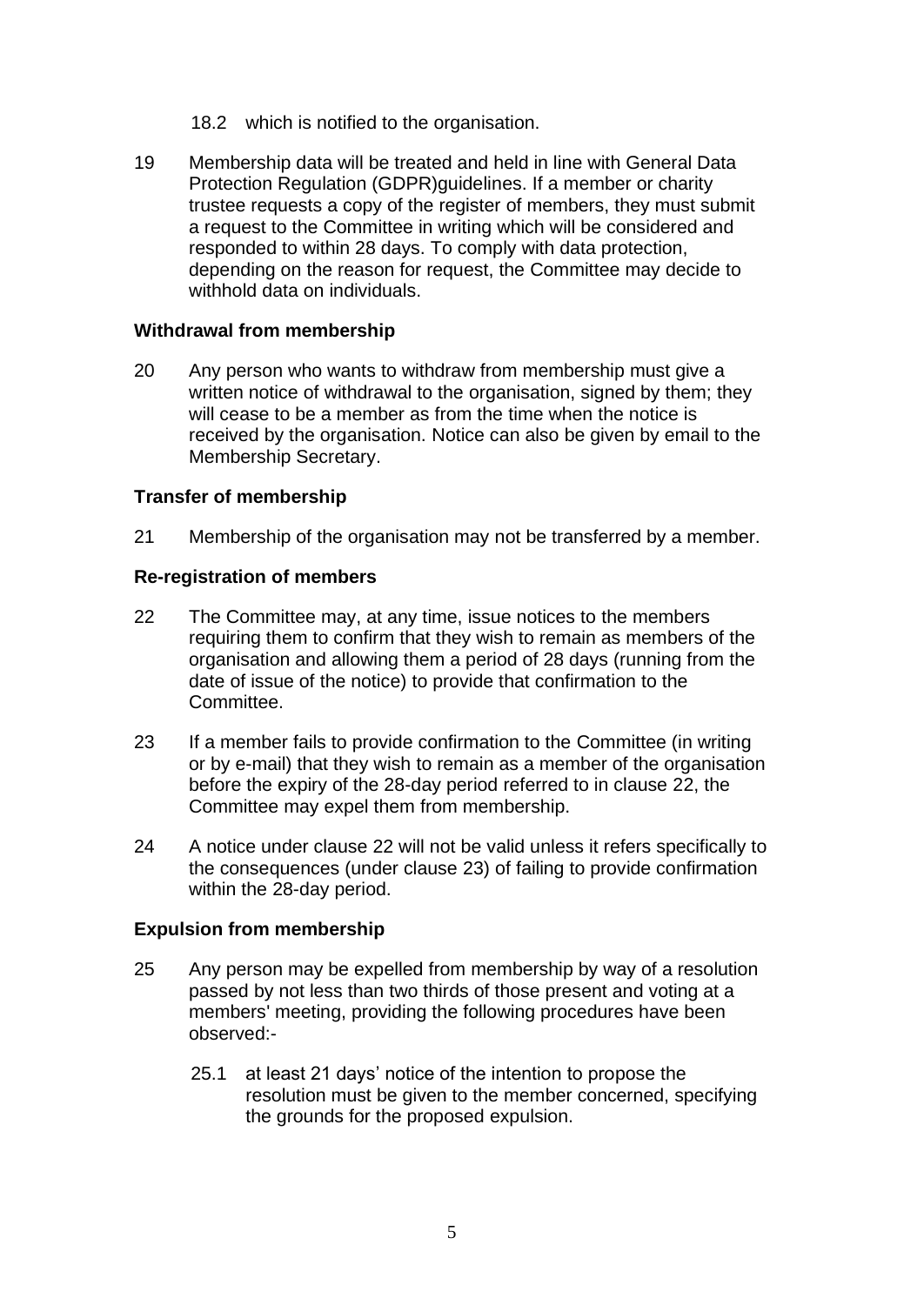25.2 the member concerned will be entitled to be heard on the resolution at the members' meeting at which the resolution is proposed.

## **Termination**

26 Membership of the organisation will terminate on death.

## **DECISION-MAKING BY THE MEMBERS**

#### **Members' meetings**

- 27 The Committee must arrange a meeting of members (an annual general meeting or "AGM") in each calendar year.
- 28 The gap between one AGM and the next must not be longer than 15 months.
- 29 Notwithstanding clause 27, an AGM does not need to be held during the calendar year in which the organisation is formed; but the first AGM must still be held within 15 months of the date on which the organisation is formed.
- 30 The business of each AGM must include:
	- 30.1 a report by the chair on the activities of the organisation.
	- 30.2 consideration of the annual accounts of the organisation.
	- 30.3 the election/re-election of charity trustees, as referred to in clauses 59 to 62.
- 31 The Committee may arrange a special members' meeting at any time.

#### **Power to request the Committee to arrange a special members' meeting**

- 32 The Committee must arrange a special members' meeting if they are requested to do so by a notice (which may take the form of two or more documents in the same terms, each signed by one or more members) by members who amount to 10% or more of the total membership of the organisation at the time, providing:
	- 32.1 the notice states the purposes for which the meeting is to be held; and
	- 32.2 those purposes are not inconsistent with the terms of this constitution, the Charities and Trustee (Investment) Scotland Act 2005 or any other statutory provision.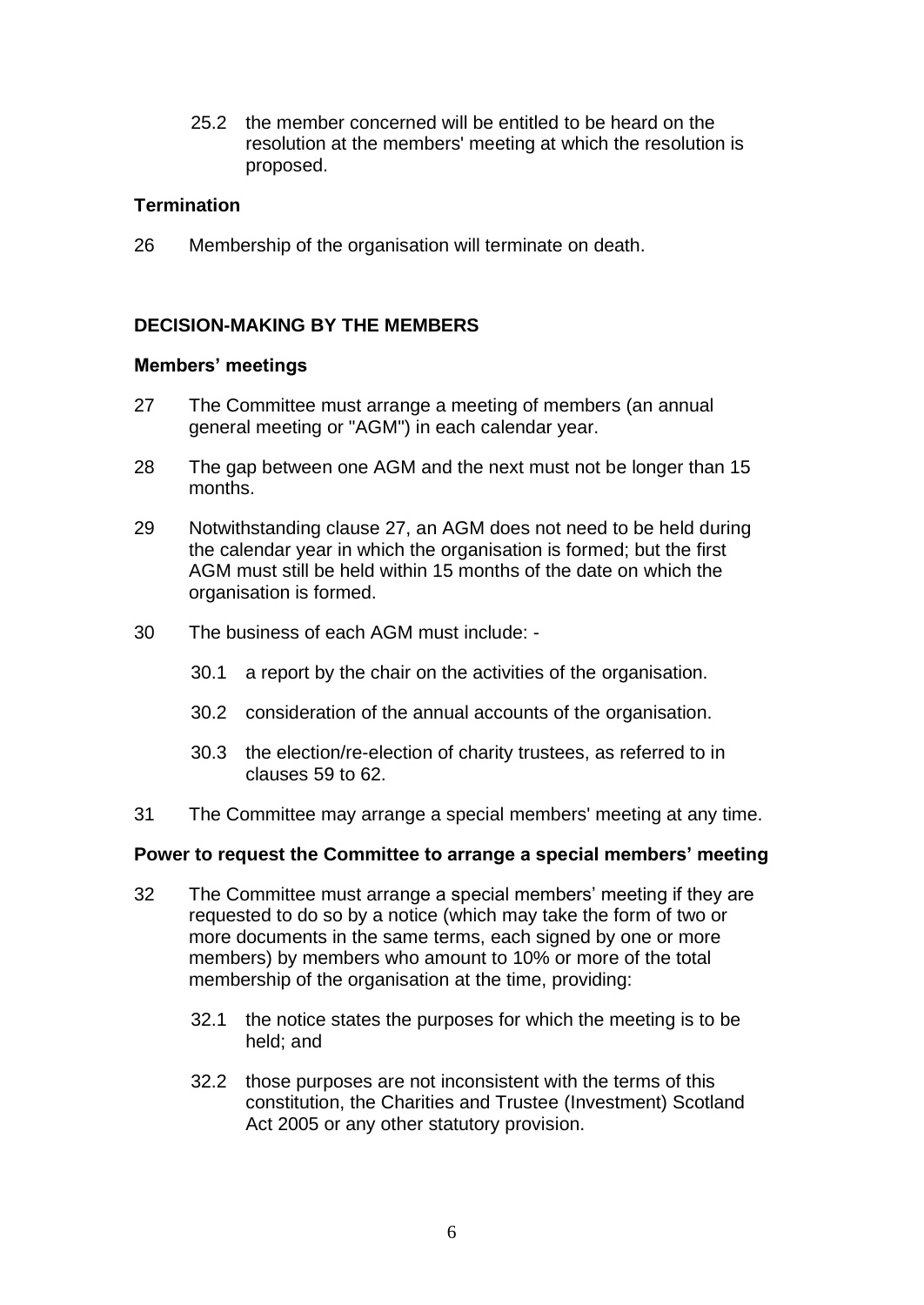33 If the Committee receive a notice under clause 32, the date for the meeting which they arrange in accordance with the notice must not be later than 28 days from the date on which they received the notice.

## **Notice of members' meetings**

- 34 At least 14 clear days' notice must be given of any AGM or any special members' meeting.
- 35 The notice calling a members' meeting must specify in general terms what business is to be dealt with at the meeting; and
	- 35.1 in the case of a resolution to alter the constitution, must set out the exact terms of the proposed alteration(s); or
	- 35.2 in the case of any other resolution falling within clause 45 (requirement for two-thirds majority) must set out the exact terms of the resolution.
- 36 The reference to "clear days" in clause 34 shall be taken to mean that, in calculating the period of notice,
	- 36.1 the day after the notices are posted (or sent by e-mail) should be excluded; and
	- 36.2 the day of the meeting itself should also be excluded.
- 37 Notice of every members' meeting must be given to all the members of the organisation, and to all the charity trustees; but the accidental omission to give notice to one or more members will not invalidate the proceedings at the meeting.
- 38 Any notice which requires to be given to a member under this constitution must be: -
	- 38.1 sent by e-mail to the member, at the e-mail address last notified by them to the organisation.

#### **Procedure at members' meetings**

- 39 No valid decisions can be taken at any members' meeting unless a quorum is present.
- 40 The quorum for a members' meeting is 15% of the membership, each being a member or a proxy for a member.
- 41 If a quorum is not present within 15 minutes after the time at which a members' meeting was due to start - or if a quorum ceases to be present during a members' meeting - the meeting cannot proceed; and fresh notices of meeting will require to be sent out, to deal with the business (or remaining business) which was intended to be conducted.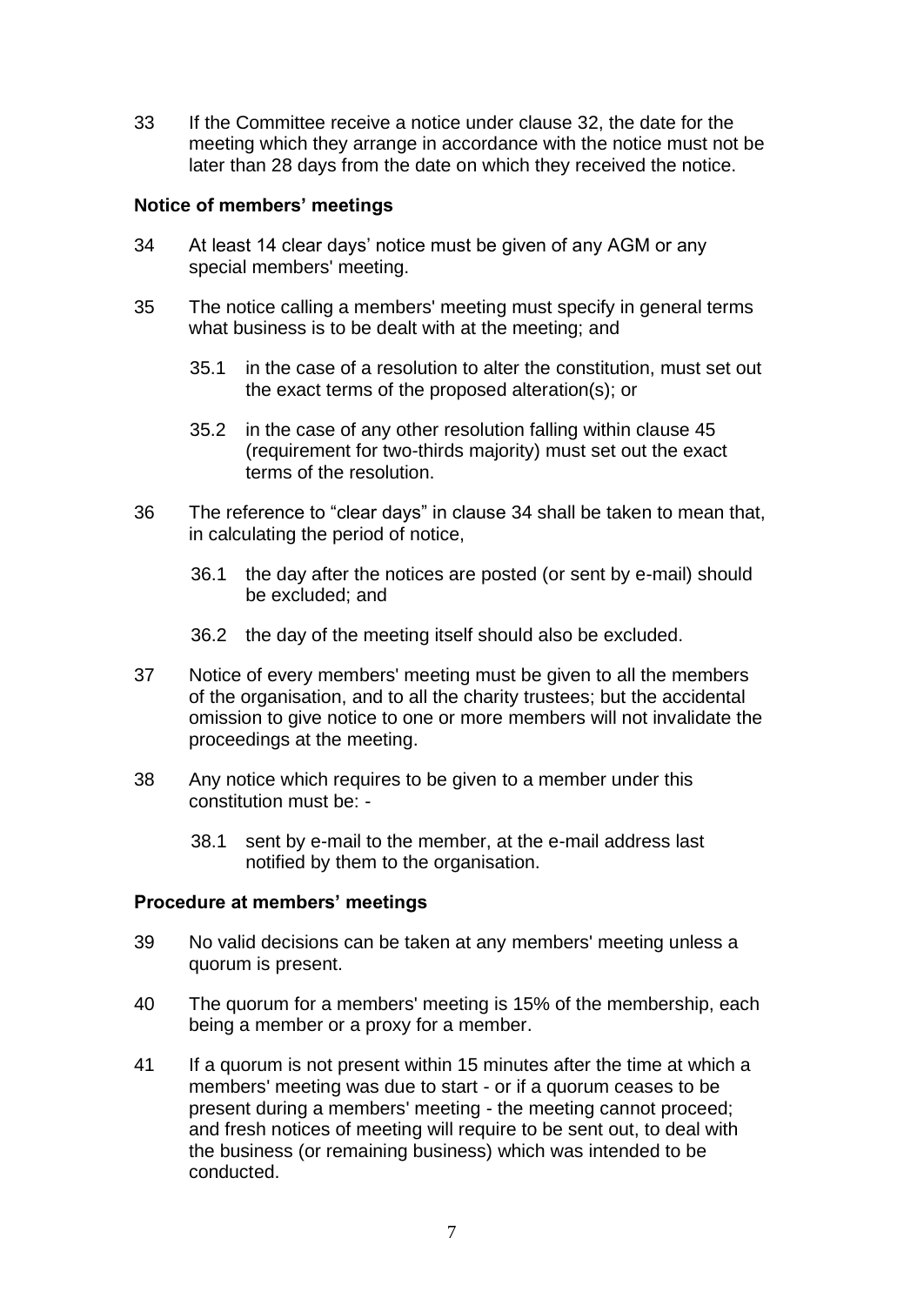- 42 The chair of the organisation should act as chairperson of each members' meeting.
- 43 If the chair of the organisation is not present within 15 minutes after the time at which the meeting was due to start (or is not willing to act as chairperson), the charity trustees present at the meeting must elect (from among themselves) the person who will act as chairperson of that meeting.

## **Voting at members' meetings**

- 44 Every member has one vote, which may be given either personally or by proxy.
- 44.1 A member who wishes to appoint a proxy to vote on his/her behalf at any members' meeting:
	- 44.1.1 must give to the SCIO a proxy form (in such terms as the Committee requires), signed by him/her; or
	- 44.1.2 must send by electronic means to the SCIO at the email address notified to the members for that purpose, a proxy form (in such terms as the board requires)
- 44.2 providing (in either case) the proxy form is received by the SCIO at the relevant address not less than 48 hours before the time for holding the members' meeting.
- 44.3 In the case of clause 44.1 where said member is under the age of 14, a legally responsible Parent/Guardian will be entitled to vote on their behalf without submitting a proxy form in advance. If they are representing more than one member (multiple dependants within the club) this will be validated at the AGM by the Membership Secretary. The number votes cast reflects the number of members (dependants) they are representing.
- 44.4 A member shall not be entitled to appoint more than one proxy to attend on the same occasion.
- 44.5 A proxy need not be a member of the organisation.
- 44.6 Subject to clause 44.7, in relation to each resolution proposed at a members' meeting, an individual shall not be entitled to cast more than 5 votes as a proxy (in addition to any vote to which he/she is entitled personally, if he/she is a member of the SClO).
- 44.7 Where members have appointed the chair of a members' meeting to vote as their proxy and have directed the chair (through wording in the proxy form) on whether he/she should vote on their behalf in favour of,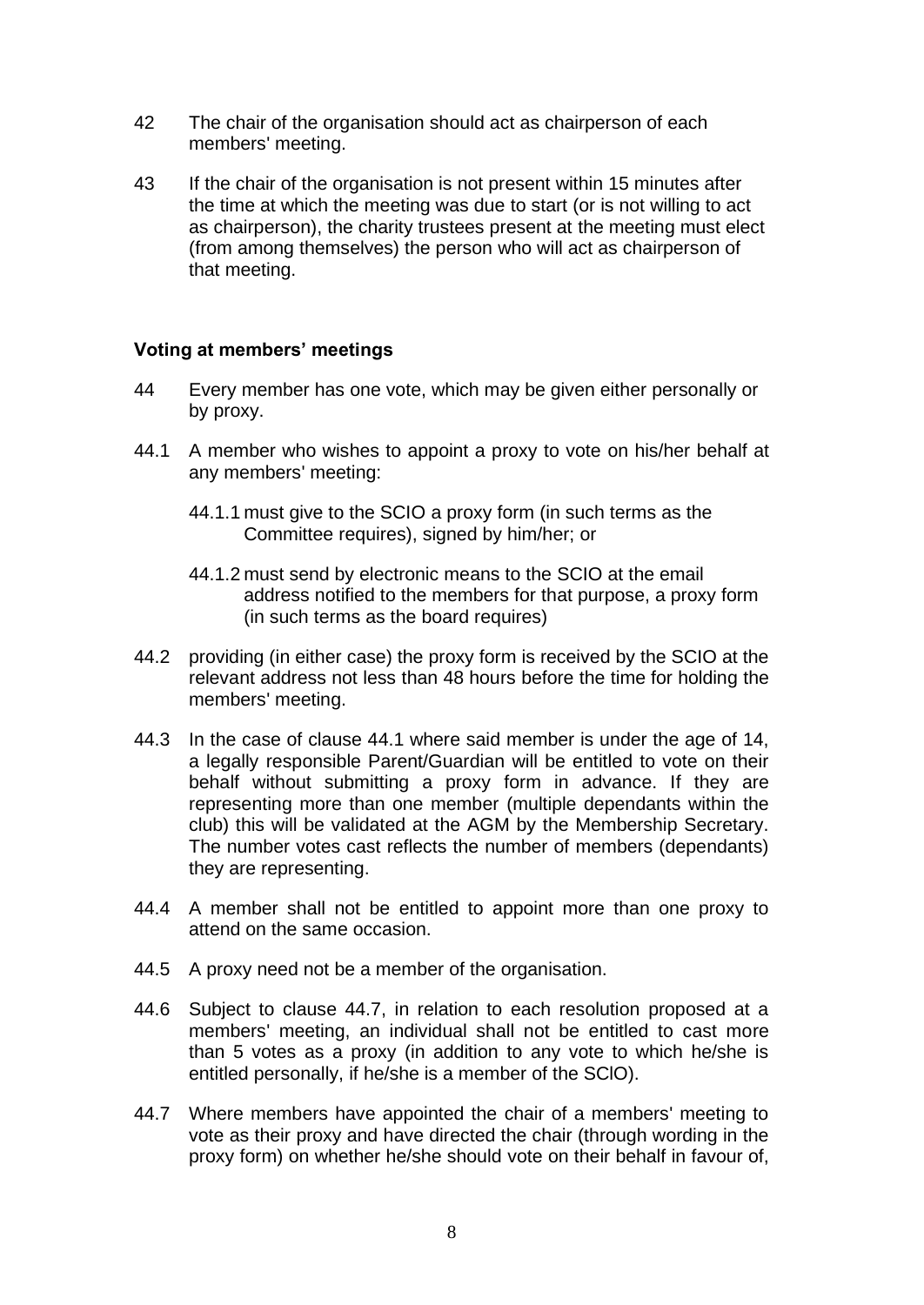or against, each resolution, the provisions of clause 44.6 shall not apply in relation to the chair, in acting as proxy for those members.

- 44.8 A proxy appointed to attend and vote at any members' meeting instead of a member shall have the same right as the member who appointed him/her to speak at the meeting.
- 45 All decisions at members' meetings will be made by majority vote with the exception of the types of resolution listed in clause 46.
- 46 The following resolutions will be valid only if passed by not less than two thirds of those voting on the resolution at a members' meeting (or if passed by way of a written resolution under clause 50):
	- 46.1 a resolution amending the constitution.
	- 46.2 a resolution expelling a person from membership under clause 25;
	- 46.3 a resolution directing the Committee to take any particular step (or directing the Committee not to take any particular step);
	- 46.4 a resolution approving the amalgamation of the organisation with another SCIO (or approving the constitution of the new SCIO to be constituted as the successor pursuant to that amalgamation);
	- 46.5 a resolution to the effect that all of the organisation's property, rights and liabilities should be transferred to another SCIO (or agreeing to the transfer from another SCIO of all of its property, rights and liabilities);
	- 46.6 a resolution for the winding up or dissolution of the organisation.
- 47 If there is an equal number of votes for and against any resolution, the chairperson of the meeting will be entitled to a second (casting) vote.
- 48 A resolution put to the vote at a members' meeting will be decided on a show of hands - unless the chairperson (or at least two other members present at the meeting) ask for a secret ballot.
- 49 The chairperson will decide how any secret ballot is to be conducted, and they will declare the result of the ballot at the meeting.

## **Written resolutions by members**

50 A resolution agreed to in writing (or by e-mail) by all the members will be as valid as if it had been passed at a members' meeting; the date of the resolution will be taken to be the date on which the last member agreed to it.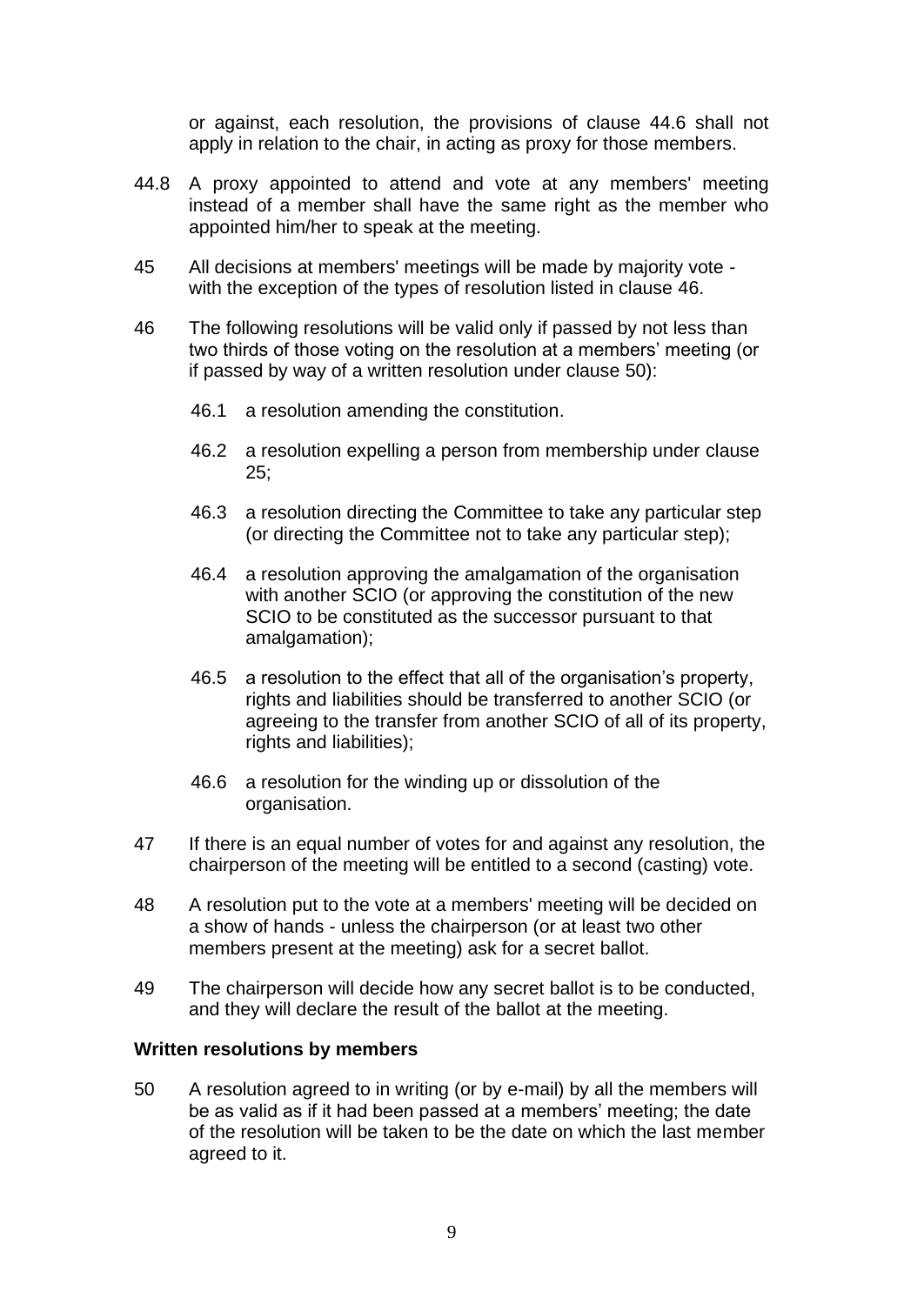## **Minutes**

- 51 The Committee must ensure that proper minutes are kept in relation to all members' meetings.
- 52 Minutes of members' meetings must include the names of those present; and (so far as possible) should be signed by the chairperson of the meeting.
- 53 The Committee shall make available copies of the minutes referred to in clause 51 to any member of the public requesting them; but on the basis that the board may exclude confidential material to the extent permitted under clause 99.

## **BOARD/Committee**

## **Number of charity trustees**

- 54 The maximum number of charity trustees is 15; out of that:
	- 54.1 no more than 12 shall be charity trustees who were elected/appointed under clauses 59 and 60 (or deemed to have been appointed under clause 58); and
	- 54.2 no more than 3 shall be charity trustees who were co-opted under the provisions of clauses [63](#page-10-0) and [64.](#page-10-1)
- 55 The minimum number of charity trustees is 3.

## **Eligibility**

- 56 A person shall not be eligible for election/appointment to the Committee under clauses 58 to 61 unless they are a member of the organisation; a person appointed to the board under clause [63](#page-10-0) need not, however, be a member of the organisation.
- 57 A person will not be eligible for election or appointment to the Committee if they are: -
	- 57.1 disqualified from being a charity trustee under the Charities and Trustee Investment (Scotland) Act 2005; or
	- 57.2 an employee of the organisation.

## **Initial charity trustees**

58 The individuals who signed the charity trustee declaration forms which accompanied the application for incorporation of the organisation shall be deemed to have been appointed by the members as charity trustees with effect from the date of incorporation of the organisation.

## **Election, retiral, re-election**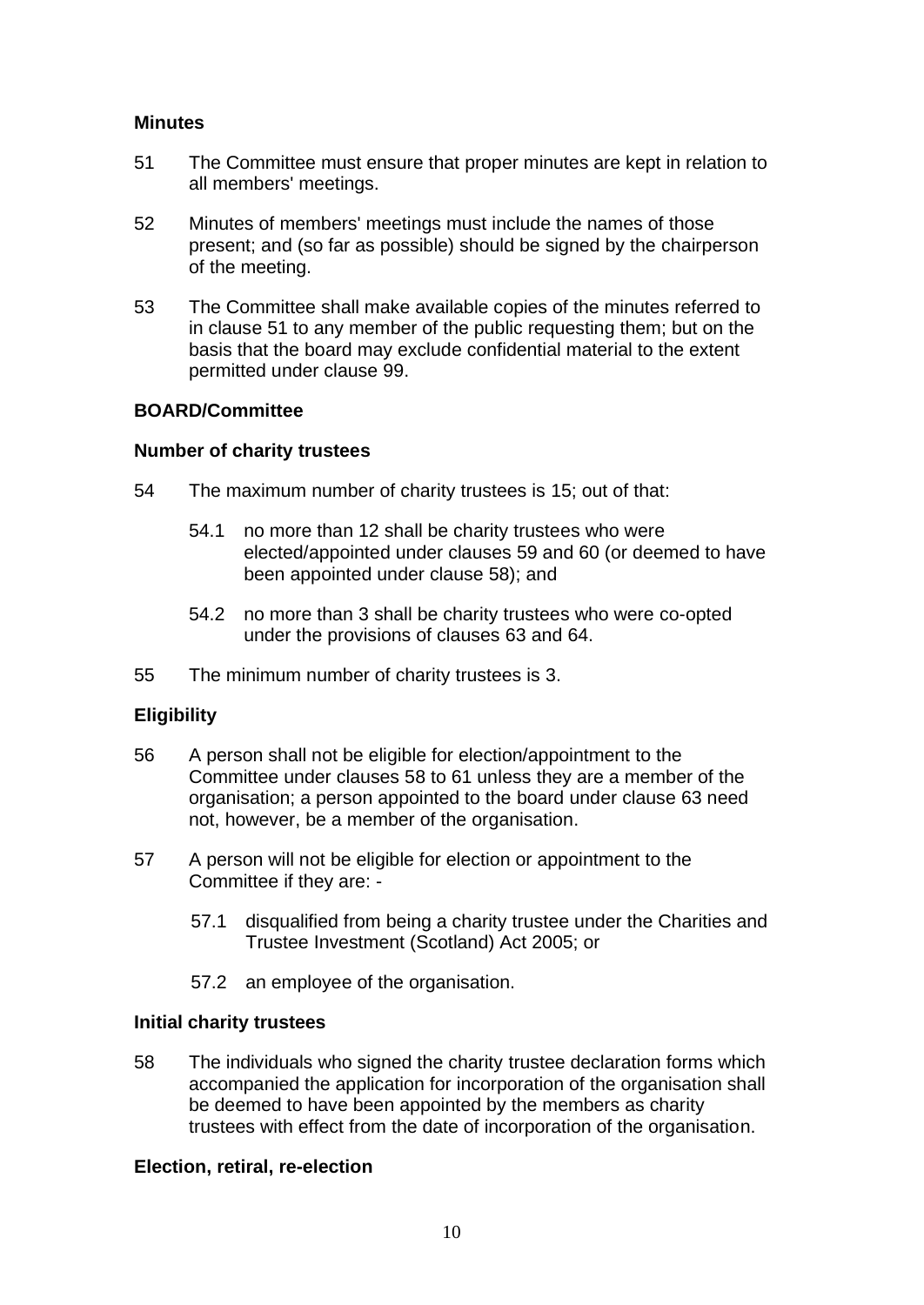- 59 At each AGM, the members may elect any member aged 16 or over (unless they are debarred from membership under clause 57) to be a charity trustee.
- 60 The Committee may at any time appoint any member (unless they are debarred from membership under clause 57) to be a charity trustee.
- 61 At each AGM, all of the charity trustees elected/appointed under clauses 59 and 60 (and, in the case of the first AGM, those deemed to have been appointed under clause 58) shall retire from office – but shall then be eligible for re-election under clause 59.
- 62 A charity trustee retiring at an AGM will be deemed to have been reelected unless: -
	- 62.1 they advise the Committee prior to the conclusion of the AGM that they do not wish to be re-appointed as a charity trustee; or
	- 62.2 an election process was held at the AGM and they were not among those elected/re-elected through that process; or
	- 62.3 a resolution for the re-election of that charity trustee was put to the AGM and was not carried.

## **Appointment/re-appointment of co-opted charity trustees**

- <span id="page-10-0"></span>63 In addition to their powers under clause 60, the Committee may at any time appoint any non-member of the organisation to be a charity trustee (subject to clause 54, and providing they are not debarred from membership under clause 57) either on the basis that they have been nominated by a body with which the organisation has close contact in the course of its activities *or* on the basis that they have specialist experience and/or skills which could be of assistance to the Committee.
- <span id="page-10-1"></span>64 At each AGM, all of the charity trustees appointed under clause [63](#page-10-0) shall retire from office – but shall then be eligible for re-appointment under that clause.

## **Termination of office**

- 65 A charity trustee will automatically cease to hold office if:
	- 65.1 they become disqualified from being a charity trustee under the Charities and Trustee Investment (Scotland) Act 2005.
	- 65.2 they become incapable for medical reasons of carrying out their duties as a charity trustee - but only if that has continued (or is expected to continue) for a period of more than six months.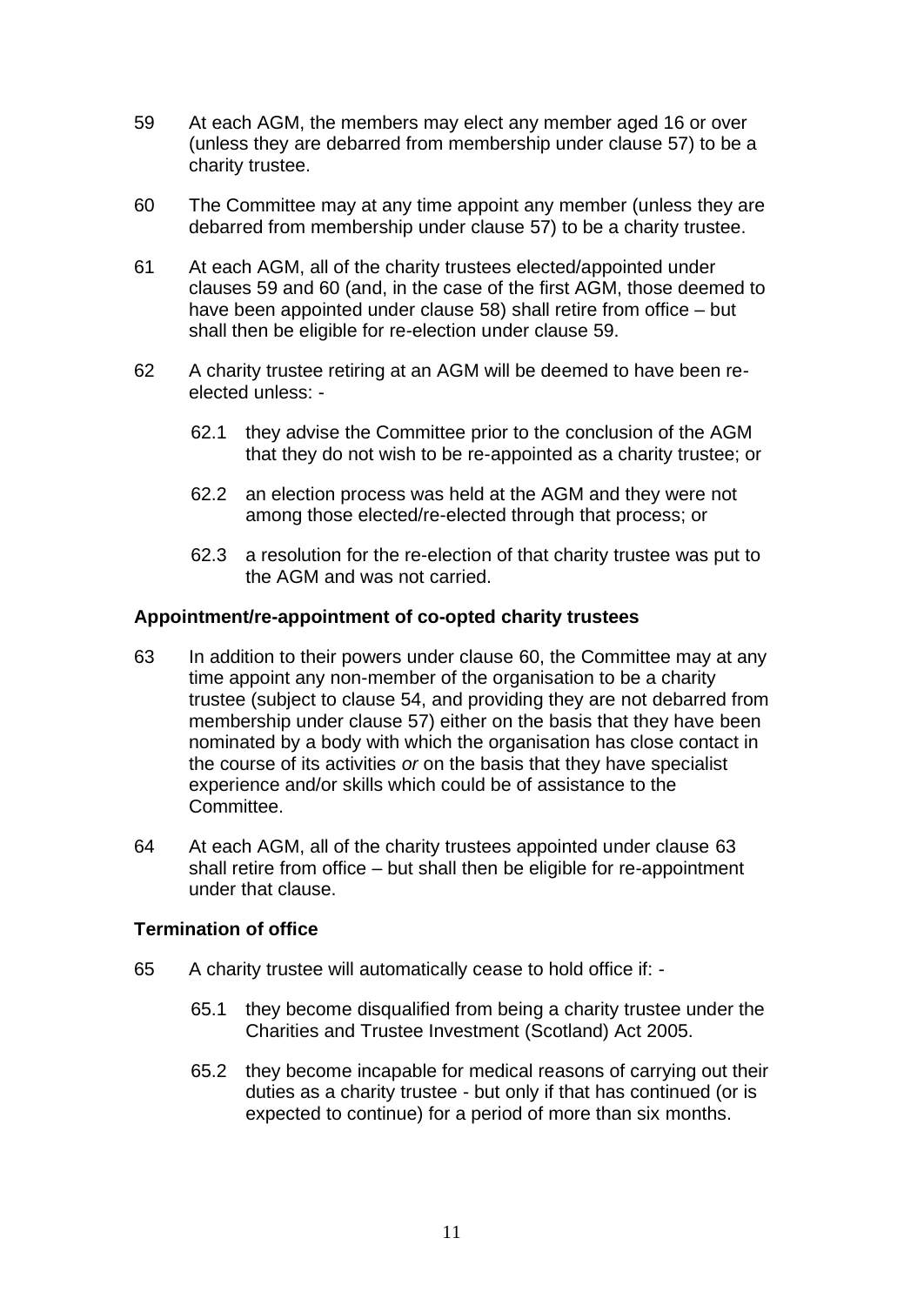- 65.3 (in the case of a charity trustee elected/appointed under clauses 58 to 62) they cease to be a member of the organisation.
- 65.4 they become an employee of the organisation.
- 65.5 they give the organisation a notice of resignation, signed by them.
- 65.6 they are absent (without good reason, in the opinion of the Committee) from more than three consecutive meetings of the Committee - but only if the Committee resolves to remove them from office.
- 65.7 they are removed from office by resolution of the Committee on the grounds that they are considered to have committed a material breach of the code of conduct for charity trustees (as referred to in clause 82).
- 65.8 they are removed from office by resolution of the Committee on the grounds that they are considered to have been in serious or persistent breach of their duties under section 66(1) or (2) of the Charities and Trustee Investment (Scotland) Act 2005; or
- 65.9 they are removed from office by a resolution of the members passed at a members' meeting.
- 66 A resolution under paragraph 65.7, 65.8 or 65.9 shall be valid only if:
	- 66.1 the charity trustee who is the subject of the resolution is given reasonable prior written notice of the grounds upon which the resolution for their removal is to be proposed.
	- 66.2 the charity trustee concerned is given the opportunity to address the meeting at which the resolution is proposed, prior to the resolution being put to the vote; and
	- 66.3 (In the case of a resolution under paragraph 65.7 or 65.8) at least two thirds (to the nearest round number) of the charity trustees then in office vote in favour of the resolution.

## **Register of charity trustees**

- 67 The board/Committee must keep a register of charity trustees, setting out
	- 67.1 for each current charity trustee:
		- 67.1.1 their full name and address.
		- 67.1.2 the date on which they were appointed as a charity trustee; and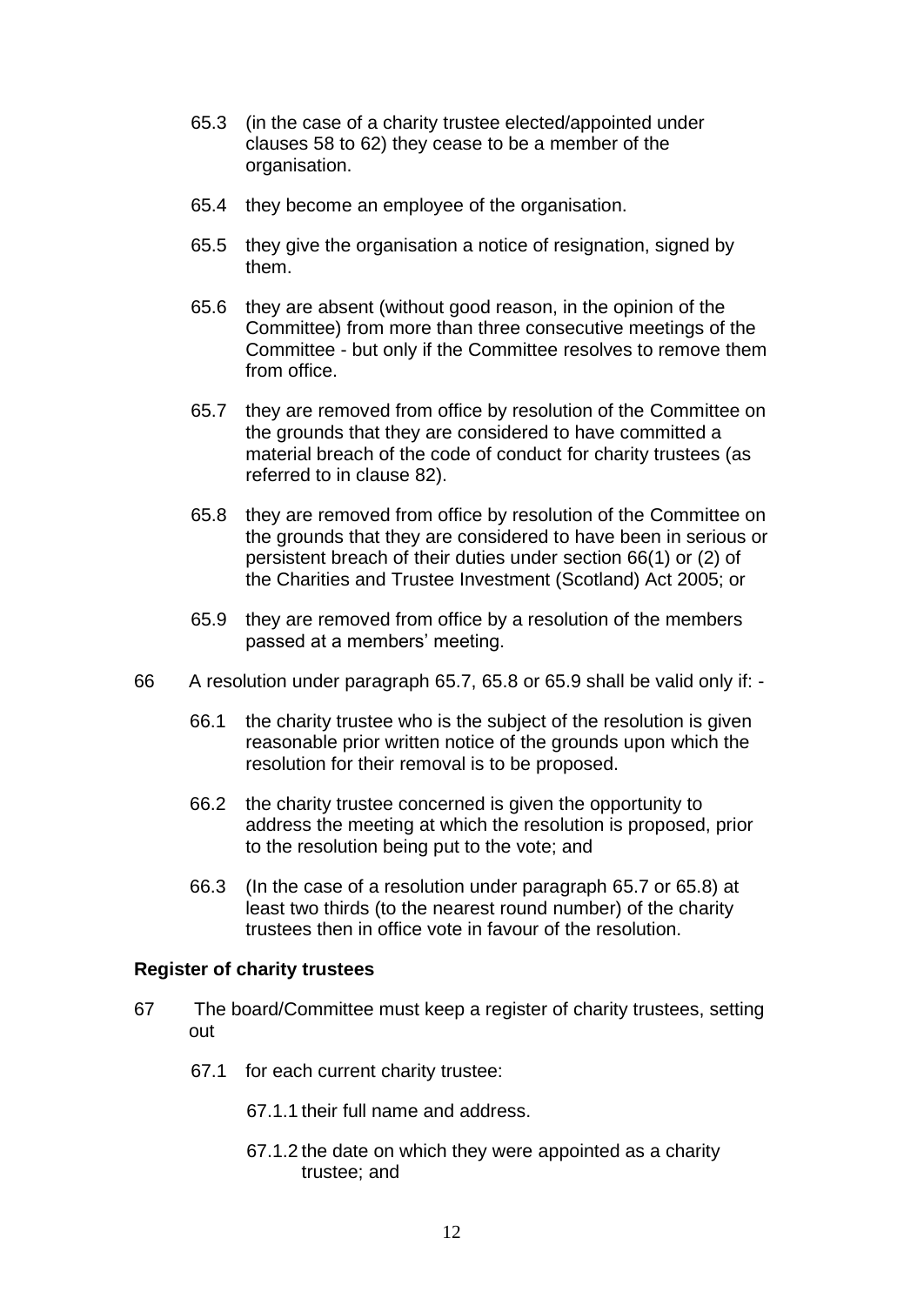67.1.3 any office held by them in the organisation.

- 68 The Committee must ensure that the register of charity trustees is updated within 28 days of any change:
	- 68.1 which arises from a resolution of the Committee or a resolution passed by the members of the organisation; or
	- 68.2 which is notified to the organisation.
- 69 Membership data will be treated and held in line with General Data Protection Regulation (GDPR) guidelines. If a member or charity trustee requests a copy of the register of members, they must submit a request to the Committee in writing which will be considered and responded to within 28 days. To comply with data protection, depending on the reason for request, the Committee may decide to withhold data on individuals.

## **Office-bearers**

- 70 The charity trustees must elect (from among themselves) a chair, a treasurer and a secretary.
- 71 In addition to the office-bearers required under clause 70, the charity trustees may elect (from among themselves) further office-bearers: -
	- Membership Secretary
	- Minute Secretary
	- Child Protection Designated Officer
	- Communications and PR Secretary
	- Fundraising and Social Secretary
	- Racing Secretary
	- Press Secretary
	- Junior Representative who is governed by clause 71.1
- 71.1 A representative of the Youths/Juniors (aged under 18) will be invited along to each Committee meeting to give them a voice in the proceedings of the club. They will not be a charity trustee and will not have voting rights.
- 72 All of the office-bearers will cease to hold office at the conclusion of each AGM, but may then be re-elected under clause 70 or 71.
- 73 A person elected to any office will automatically cease to hold that office: -
	- 73.1 if they cease to be a charity trustee; *or*
	- 73.2 if they give to the organisation a notice of resignation from that office, signed by them.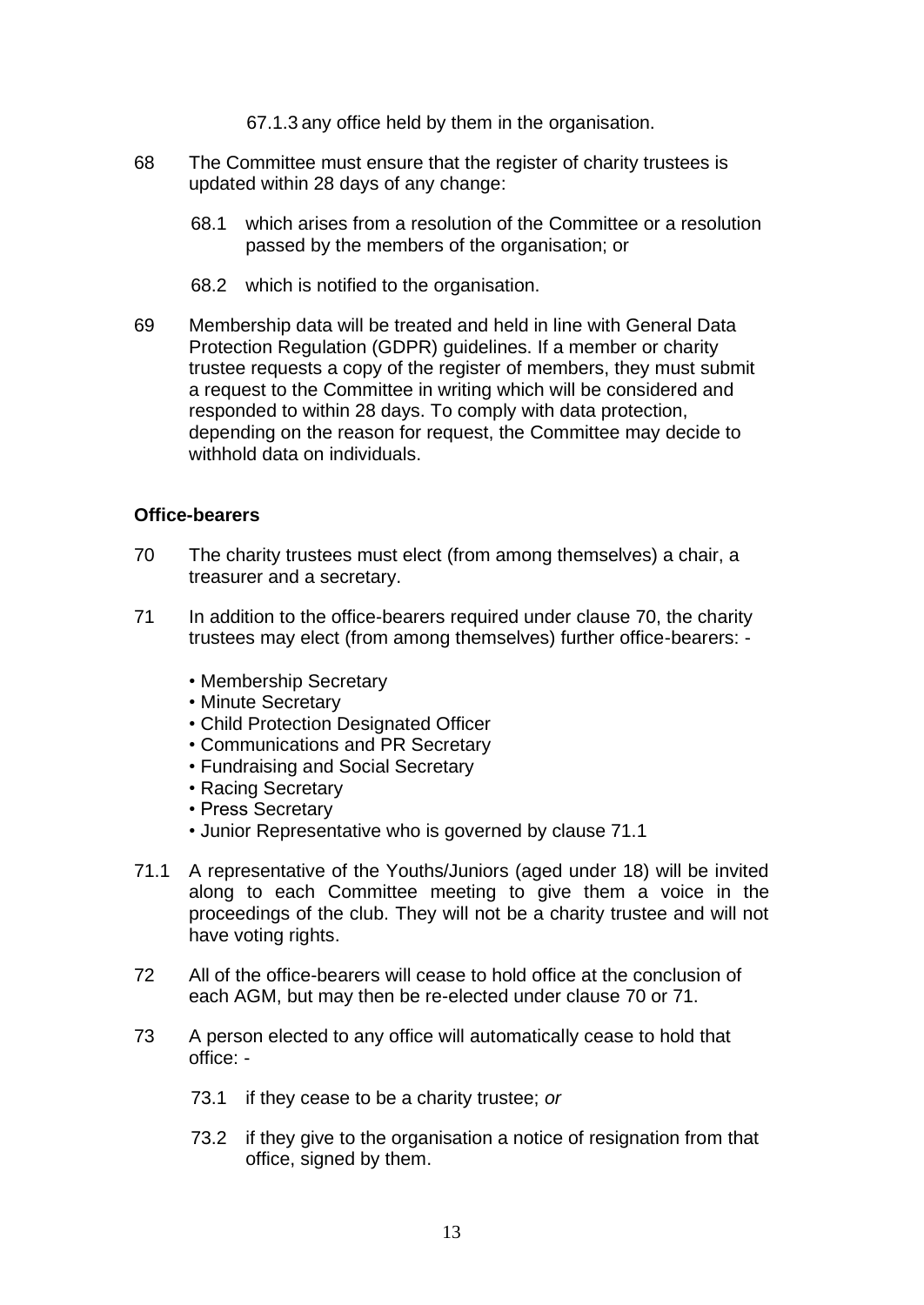## **Powers of Committee**

- 74 Except where this constitution states otherwise, the organisation (and its assets and operations) will be managed by the Committee; and the Committee may exercise all the powers of the organisation.
- 75 A meeting of the Committee at which a quorum is present may exercise all powers exercisable by the Committee.
- 76 The members may, by way of a resolution passed in compliance with clause 46 (requirement for two-thirds majority), direct the Committee to take any particular step or direct the Committee not to take any particular step; and the board shall give effect to any such direction accordingly.

## **Charity trustees - general duties**

- 77 Each of the charity trustees has a duty, in exercising functions as a charity trustee, to act in the interests of the organisation; and, in particular, must: -
	- 77.1 seek, in good faith, to ensure that the organisation acts in a manner which is in accordance with its purposes.
	- 77.2 act with the care and diligence which it is reasonable to expect of a person who is managing the affairs of another person.
	- 77.3 in circumstances giving rise to the possibility of a conflict of interest between the organisation and any other party:
		- 77.3.1 put the interests of the organisation before that of the other party.
		- 77.3.2 where any other duty prevents them from doing so, disclose the conflicting interest to the organisation and refrain from participating in any deliberation or decision of the other charity trustees with regard to the matter in question.
	- 77.4 ensure that the organisation complies with any direction, requirement, notice or duty imposed under or by virtue of the Charities and Trustee Investment (Scotland) Act 2005.
- 78 In addition to the duties outlined in clause 77, all of the charity trustees must take such steps as are reasonably practicable for the purpose of ensuring: -
	- 78.1 that any breach of any of those duties by a charity trustee is corrected by the charity trustee concerned and not repeated; and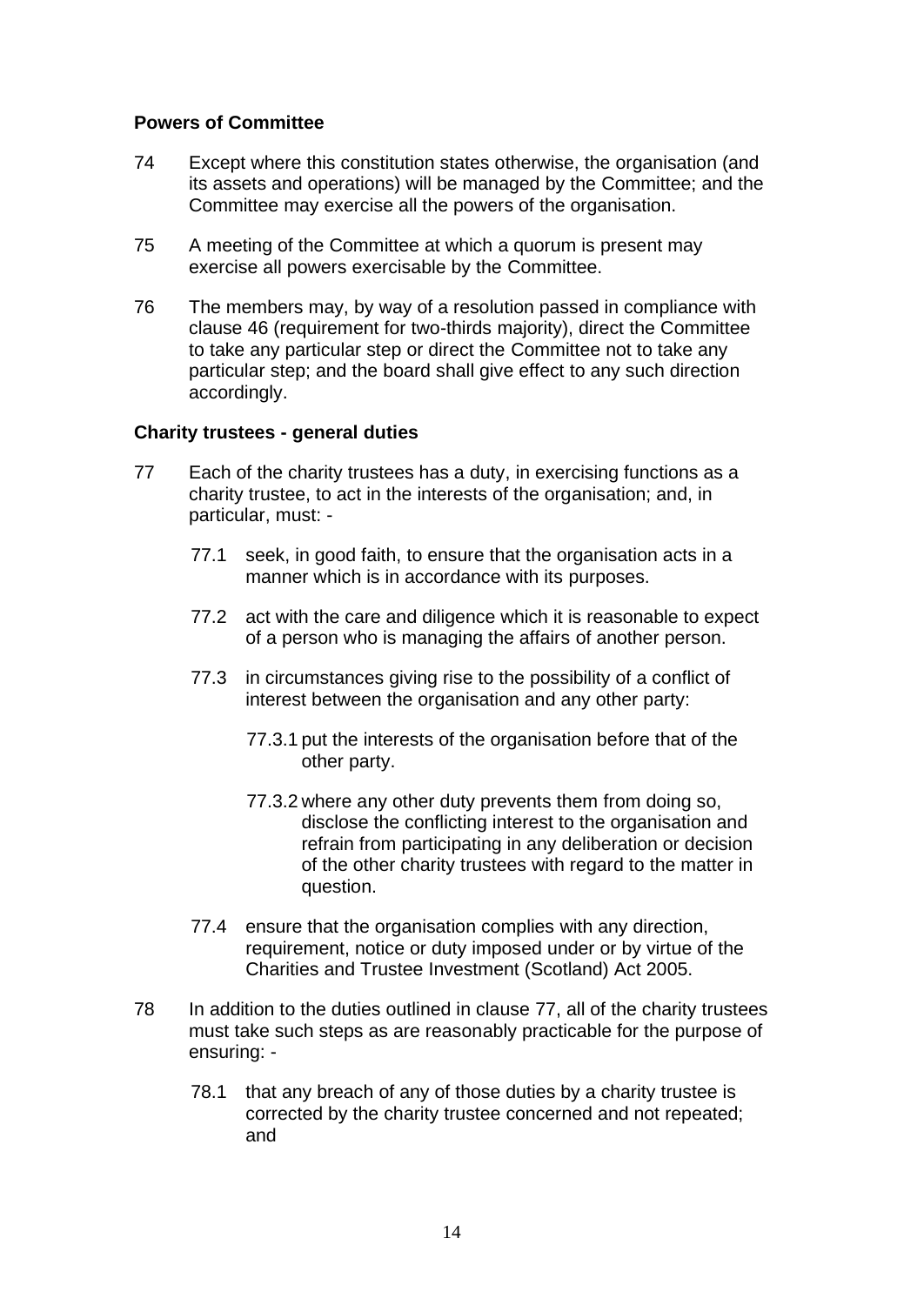- 78.2 that any trustee who has been in serious and persistent breach of those duties is removed as a trustee.
- 79 Provided they have declared their interest and have not voted on the question of whether or not the organisation should enter into the arrangement - a charity trustee will not be debarred from entering into an arrangement with the organisation in which they have a personal interest; and (subject to clause 80 and to the provisions relating to remuneration for services contained in the Charities and Trustee Investment (Scotland) Act 2005), they may retain any personal benefit which arises from that arrangement.
- 80 No charity trustee may serve as an employee (full time or part time) of the organisation; and no charity trustee may be given any remuneration by the organisation for carrying out their duties as a charity trustee.
- 81 The charity trustees may be paid all travelling and other expenses reasonably incurred by them in connection with carrying out their duties; this may include expenses relating to their attendance at meetings.

## **Code of conduct for charity trustees**

- 82 Each of the charity trustees shall comply with the code of conduct (incorporating detailed rules on conflict of interest) prescribed by the Committee from time to time.
- 83 The code of conduct referred to in clause 82 shall be supplemental to the provisions relating to the conduct of charity trustees contained in this constitution and the duties imposed on charity trustees under the Charities and Trustee Investment (Scotland) Act 2005; and all relevant provisions of this constitution shall be interpreted and applied in accordance with the provisions of the code of conduct in force from time to time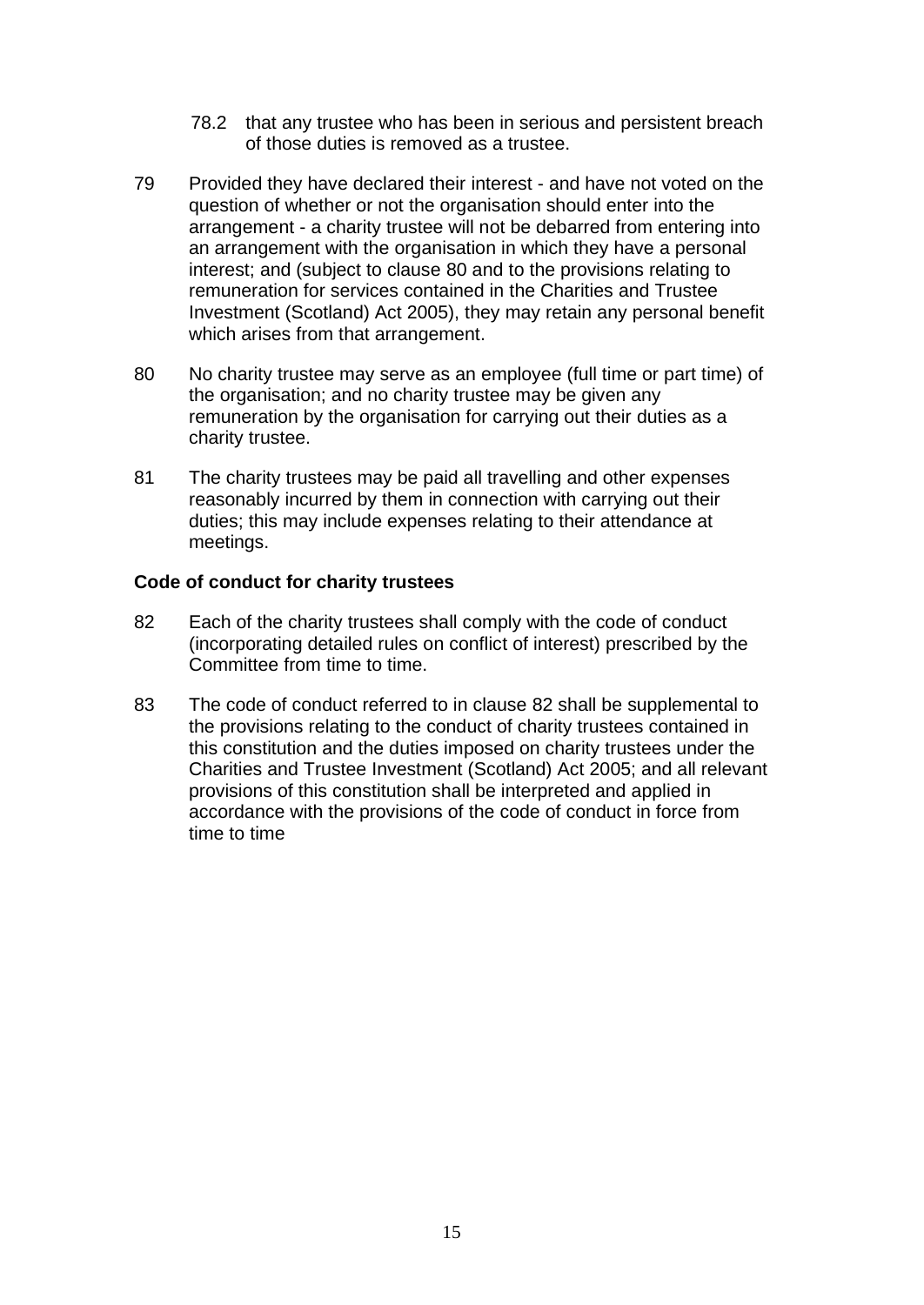## **DECISION-MAKING BY THE CHARITY TRUSTEES**

#### **Notice of Committee meetings**

- 84 Any charity trustee may call a meeting of the Committee *or* ask the secretary to call a meeting of the Committee.
- 85 At least 7 days' notice must be given of each Committee meeting, unless (in the opinion of the person calling the meeting) there is a degree of urgency which makes that inappropriate.

#### **Procedure at Committee meetings**

- 86 No valid decisions can be taken at a Committee meeting unless a quorum is present; the quorum for Committee meetings is 5 charity trustees, present in person.
- 87 If at any time the number of charity trustees in office falls below the number stated as the quorum in clause 86, the remaining charity trustee(s) will have power to fill the vacancies or call a members' meeting - but will not be able to take any other valid decisions.
- 88 The chair of the organisation should act as chairperson of each Committee meeting.
- 89 If the chair is not present within 15 minutes after the time at which the meeting was due to start (or is not willing to act as chairperson), the charity trustees present at the meeting must elect (from among themselves) the person who will act as chairperson of that meeting.
- 90 Every charity trustee has one vote, which must be given personally.
- 91 All decisions at Committee meetings will be made by majority vote of those in attendance
- 92 If there is an equal number of votes for and against any resolution, the chairperson of the meeting will be entitled to a second (casting) vote.
- 93 The Committee may, at its discretion, allow any person to attend and speak at a Committee meeting notwithstanding that they are not a charity trustee - but on the basis that they must not participate in decision-making.
- 94 A charity trustee must not vote at a Committee meeting (or at a meeting of a Sub-Committee) on any resolution which relates to a matter in which they have a personal interest or duty which conflicts (or may conflict) with the interests of the organisation; they must withdraw from the meeting while an item of that nature is being dealt with.
- 95 For the purposes of clause 94: -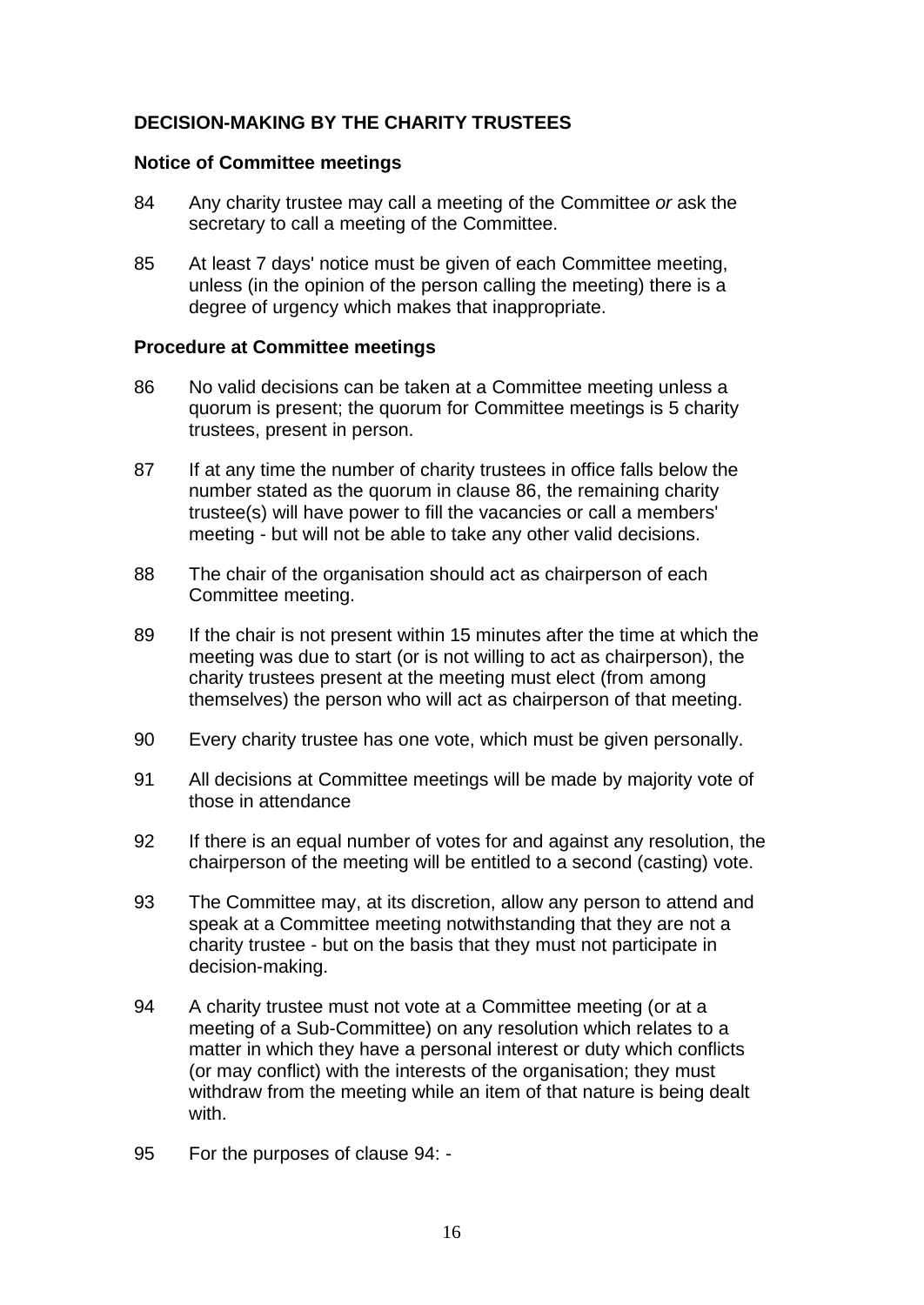- 95.1 an interest held by an individual who is "connected" with the charity trustee under section 68(2) of the Charities and Trustee Investment (Scotland) Act 2005 (husband/wife, partner, child, parent, brother/sister etc) shall be deemed to be held by that charity trustee.
- 95.2 a charity trustee will be deemed to have a personal interest in relation to a particular matter if a body in relation to which they are an employee, director, member of the management Committee, officer or elected representative has an interest in that matter.

## **Minutes**

- 96 The Committee must ensure that proper minutes are kept in relation to all Committee meetings and meetings of sub-Committees.
- 97 The minutes to be kept under clause 96 must include the names of those present; and (so far as possible) should be signed by the chairperson of the meeting.
- 98 The Committee shall make available copies of the minutes referred to in clause 96 to any member of the public requesting them.
- 99 The Committee may exclude from any copy minutes made available to a member of the public under clause 98 any material which the Committee considers ought properly to be kept confidential - on the grounds that allowing access to such material could cause significant prejudice to the interests of the organisation or on the basis that the material contains reference to employee or other matters which it would be inappropriate to divulge.

## **ADMINISTRATION**

## **Delegation to Sub-Committees**

- 100 The Committee may delegate any of their powers to Sub-Committees; a Sub-Committee must include at least one charity trustee, but other members of a Sub-Committee need not be charity trustees.
- 101 The Committee may also delegate to the chair of the organisation (or the holder of any other post) such of their powers as they may consider appropriate.
- 102 When delegating powers under clause 100 or 101, the Committee must set out appropriate conditions (which must include an obligation to report regularly to the Committee).
- 103 Any delegation of powers under clause 100 or 101 may be revoked or altered by the Committee at any time.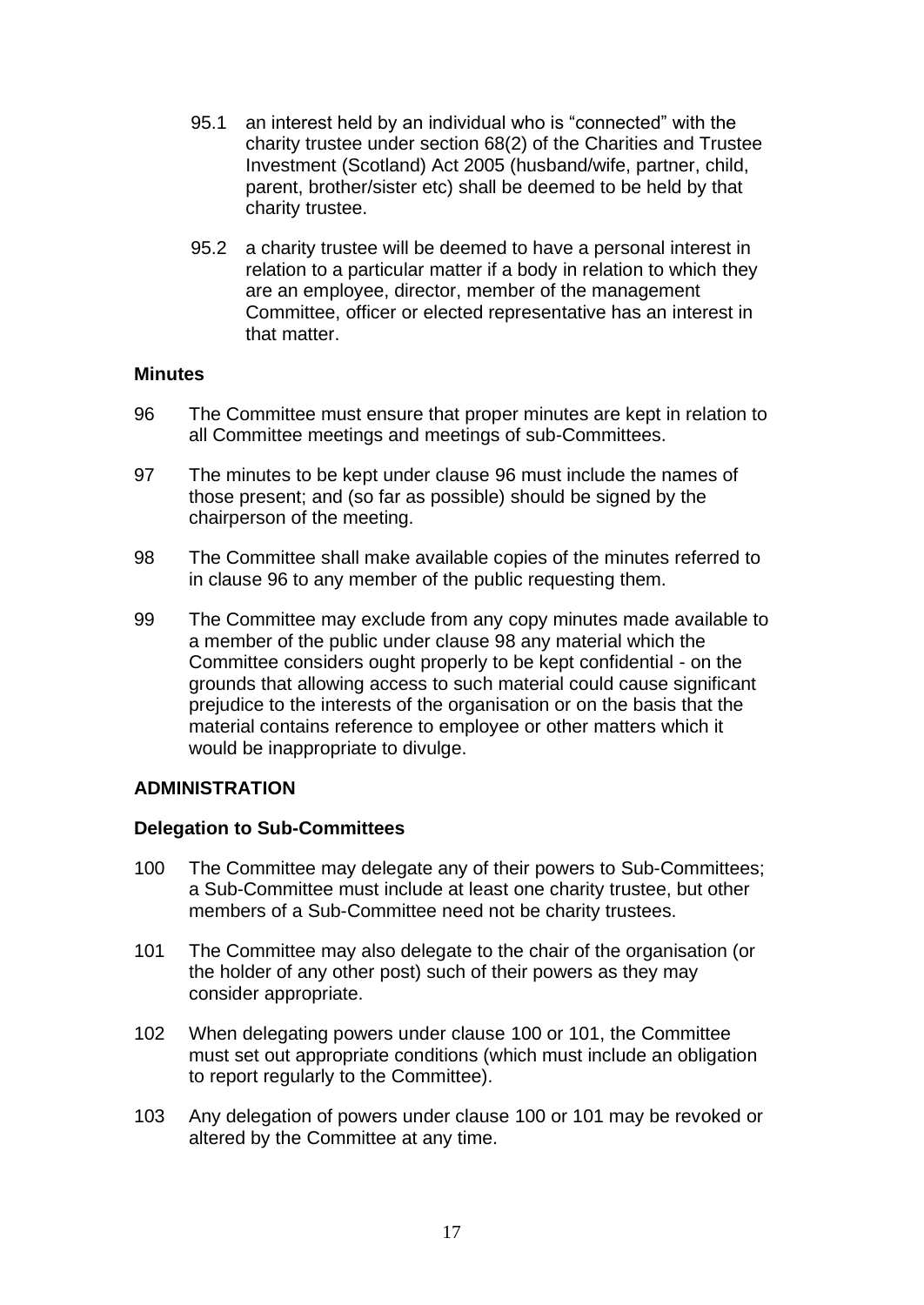104 The rules of procedure for each Sub-Committee, and the provisions relating to membership of each Sub-Committee, shall be set by the Committee.

## **Operation of accounts**

- 105 Subject to clause 106, the signatures of two out of three signatories appointed by the board will be required in relation to all operations (other than the lodging of funds) on the bank and building society accounts held by the organisation; at least one out of the two signatures must be the signature of a charity trustee.
- 106 Where the organisation uses electronic facilities for the operation of any bank or building society account, the authorisations required for operations on that account must be consistent with the approach reflected in clause 105.

## **Accounting records and annual accounts**

- 107 The Committee must ensure that proper accounting records are kept, in accordance with all applicable statutory requirements.
- 108 The Committee must prepare annual accounts, complying with all relevant statutory requirements; if an audit is required under any statutory provisions (or if the Committee consider that an audit would be appropriate for some other reason), the Committee should ensure that an audit of the accounts is carried out by a qualified auditor.

## **MISCELLANEOUS**

## **Winding-up**

- 109 If the organisation is to be wound up or dissolved, the winding-up or dissolution process will be carried out in accordance with the procedures set out under the Charities and Trustee Investment (Scotland) Act 2005.
- 110 Any surplus assets available to the organisation immediately preceding its winding up or dissolution must be used for purposes which are the same as - or which closely resemble - the purposes of the organisation as set out in this constitution.

## **Alterations to the constitution**

- 111 This constitution may (subject to clause 112) be altered by resolution of the members passed at a members' meeting (subject to achieving the two thirds majority referred to in clause 46) or by way of a written resolution of the members.
- 112 The Charities and Trustee Investment (Scotland) Act 2005 prohibits taking certain steps (e.g. change of name, an alteration to the